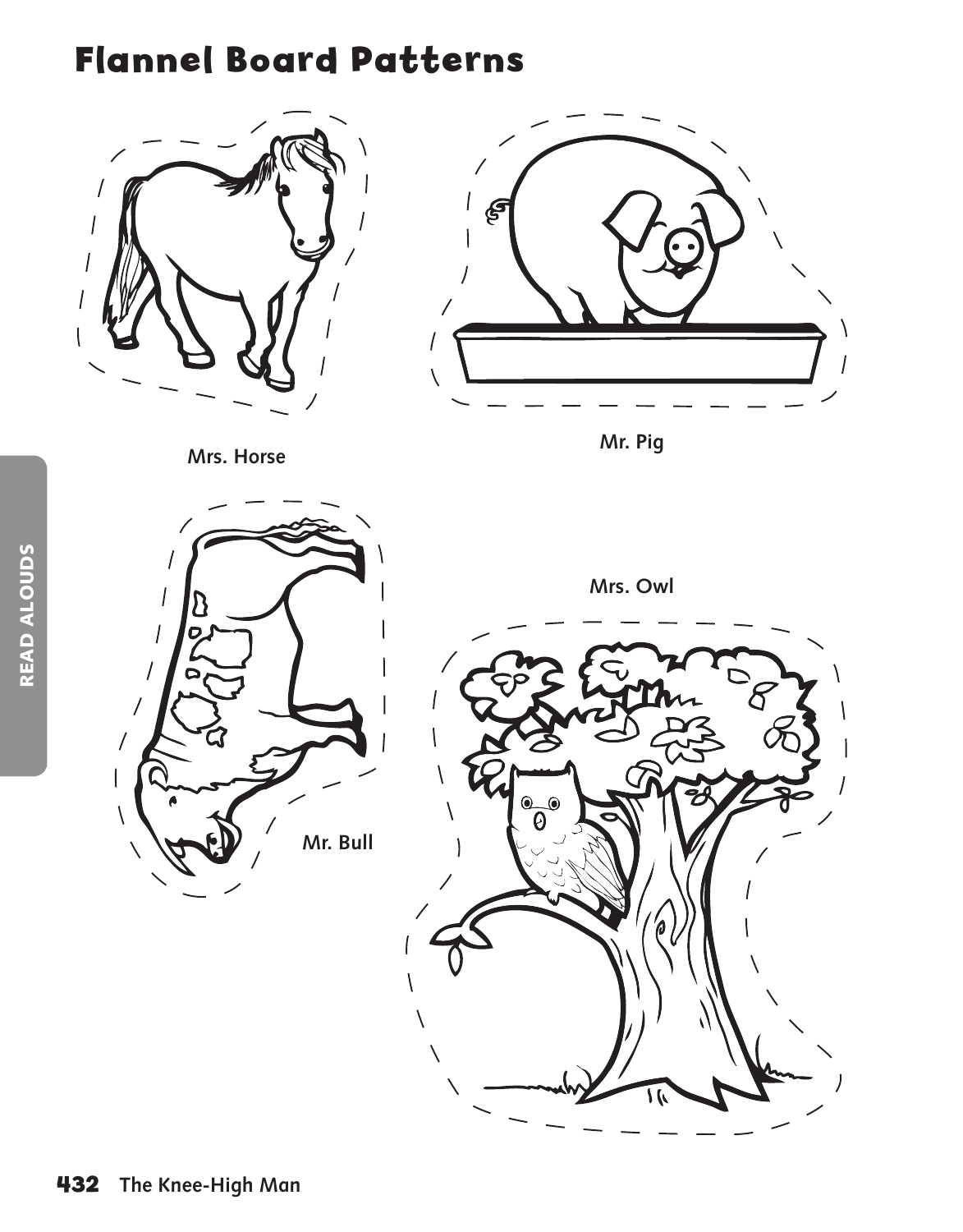# **RHYNES AND CHANTS** RHYMES AND CHANTS

## **Rhymes and Chants hymes**

#### Little Boy Blue / Pastorcito Retintín

Little Boy Blue, come blow your horn,

The sheep are in the meadow, the cow is in the corn.

But where is the boy who looks after the sheep? He's under a haystack, fast asleep.

Pastorcito Retintín, toca tu cencerro,

que el rebaño está en el prado y la vaca está en el cerro.

¿Dónde está el pastor que cuida a las ovejas? Se ha dormido en la cuevita de una vieja comadreja.

#### I Can Do It Myself / Solito y solo

Hat on head, just like this. Pull it down, you see. I can put my hat on All by myself, just me.

One arm in, two arms in, Buttons, one, two, three. I can put my coat on All by myself, just me.

Toes in first, heels down next, Pull and pull, then see— I can put my boots on All by myself, just me.

Fingers here, thumbs right here, Hands warm as can be. I can put my mittens on All by myself, just me.

Lo jalo hacia abajo, después lo acomodo. Me pongo el gorrito solito y solo.

Un brazo, el otro, y me abotono. Me pongo el saco solito y solo.

Primero los dedos; talones después. Me pongo las botas solito, ya ves.

El pulgar por aquí; los demás por allá. Me pongo los guantes sin ayuda de mamá.

#### The Dinosaur / El dinosaurio

A beast of yore Doesn't live here Anymore.

Esta bestia de antaño ya no vive aquí hace miles de años.

#### Jump or Jiggle / ¿Quíén camina?

*(Suit actions to words.)*

Frogs jump. Caterpillars hump. Worms wiggle. Bugs jiggle. Rabbits hop. Horses clop. Snakes slide. Sea gulls glide. Mice creep. Deer leap. Puppies bounce. Kittens pounce. Lions stalk—but I can walk!

Saltan las ranas y se arrastran las orugas. Reptan los gusanos y flotan las medusas. Brincan los conejos y trotan los caballos. Serpentea la serpiente y aletea el guacamayo. De puntillas va el ratón y se cuelga del chimpancé. La tortuga anda al derecho y el cangrejo anda al revés.

Majesuoso va el león ¡y yo camino con los pies!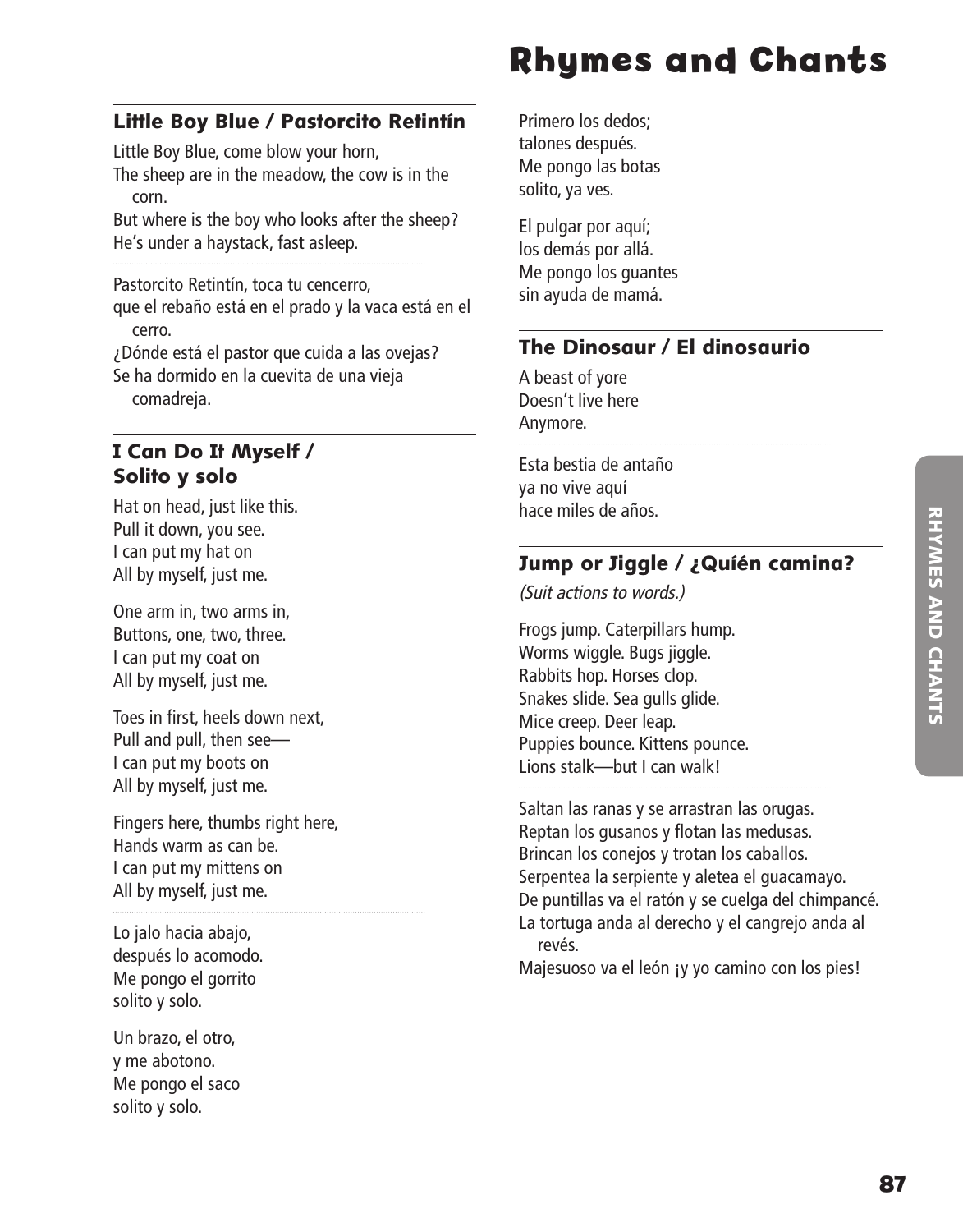## **Read Alouds ead**

Las últimas flores que la abejorrita Zumbi visita son las zinias anaranjadas. A la abejorrita le qustan mucho estas flores porque tienen muchos pétalos que son un buen lugar para posarse. Se detiene un minuto y mira las flores del campo *(move puppet as if it is looking all around)* antes de beber el néctar y llevarlo de nuevo al enjambre.

La abejorrita Zumbi está cansada. Está contenta porque ésta es la última flor del día. ¡Esperen! ¿Qué es eso? ¡Oh! ¡Es ese oso de nuevo! El oso quiere la miel del enjambre. La abejorrita Zumbi se pone furiosa. Vuela hacia el oso y le pincha la nariz. El oso empieza a llorar, se toca la nariz y se aleja. La abejorrita Zumbi deposita la última gota de néctar en el enjambre y se queda profundamente dormida.

#### **Old Gray Cat / El viejo gato gris**

#### **Action Story**

The old gray cat is sleeping, sleeping, sleeping. The old gray cat is sleeping in the house.

*(One child is the cat and curls up, pretending to sleep.)* The little mice are creeping, creeping, creeping. The little mice are creeping through the house.

*(Other children are mice creeping around the sleeping cat.)* The old gray cat is waking, waking, waking. The old gray cat is waking through the house.

*(The cat slowly sits up and stretches.)* The old gray cat is chasing, chasing, chasing. The old gray cat is chasing through the house.

*(The cat chases the mice.)* All the mice are squealing, squealing, squealing. All the mice are squealing through the house.

*(Mice squeal; when the cat catches a mouse, that mouse becomes the cat.)*

El viejo gato gris está durmiendo, durmiendo, durmiendo. El viejo gato gris está durmiendo en la casa. Los ratoncitos se están arrastrando, arrastrando, arrastrando. Los ratoncitos se están arrastrando por toda la casa. El viejo gato gris está caminando, caminando, caminando. El viejo gato gris está caminando por toda la casa. El viejo gato gris está persiguiendo, persiguiendo, persiguiendo. El viejo gato gris está persiguiendo por toda la casa. Todos los ratones están chillando, chillando, chillando. Todos los ratones están chillando por toda la casa.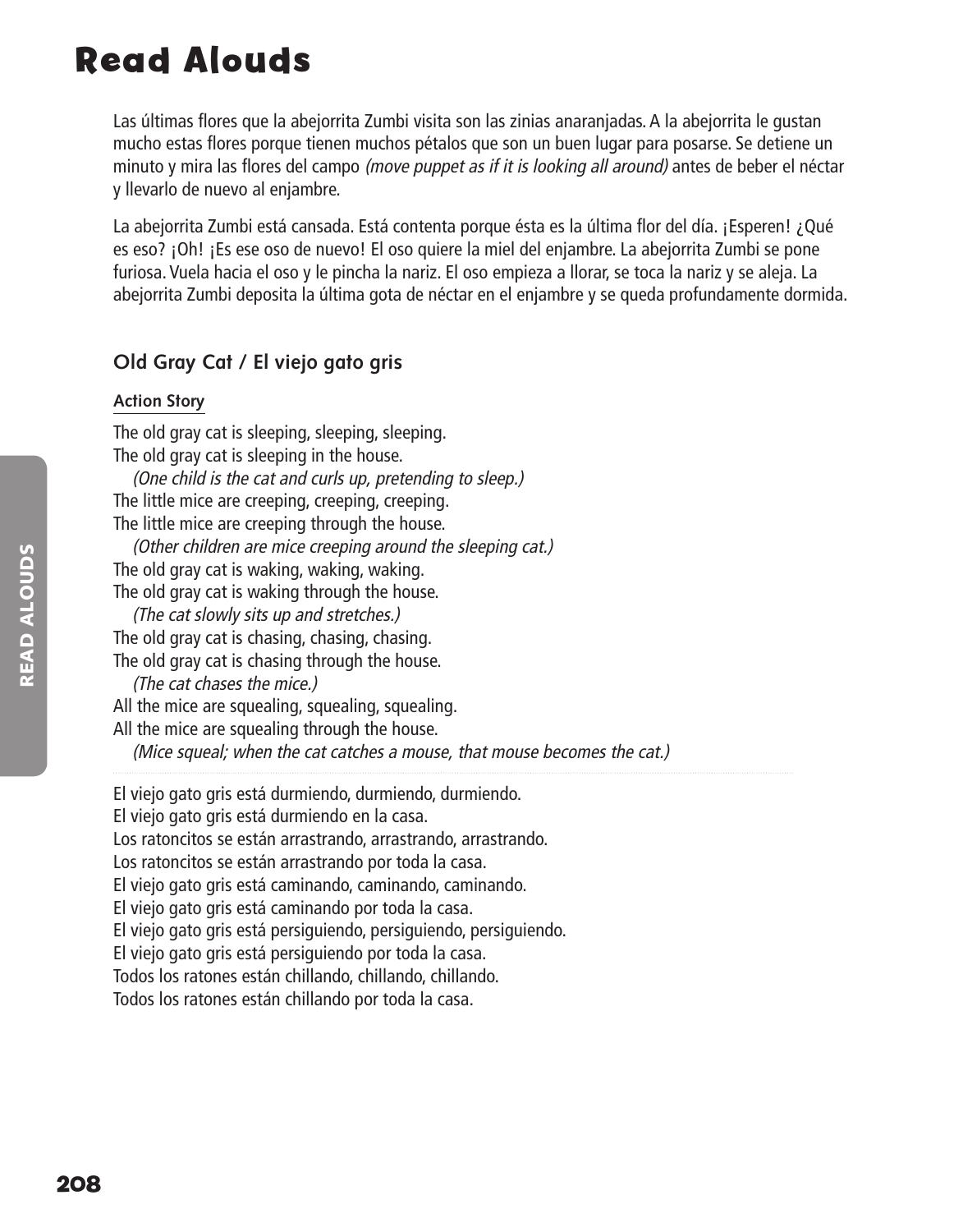## **Read Alouds ead**

#### **The Knee-High Man / El hombre que llegaba hasta las rodillas**

#### **African American Flannel Board Story**

Directions: Photocopy the story patterns on pages 431–432. Use a fine-point permanent marker to trace them onto a piece of interfacing material. Color them and cut them out.

 Once there was a man whose head was only as high as a grown-up's knee. People called him the Knee-High Man, and he was very sad. There were so many things that he thought he could not do! How could he see far away? How could he reach way up high? The Knee-High Man wanted to grow bigger!

 Then the Knee-High Man thought of a plan. He would ask some big animals what to do! They all grew very big. They must know how to grow.

 First, the Knee-High Man went to a large pig. "Hello, Mr. Pig," said the Knee-High Man. "Can you teach me how to grow bigger?"

 "Why, that's easy!" said the pig. "Every day just eat lots of food, like rotten apples, bad potatoes, brown lettuce…mmm! Simply delicious!"

 The Knee-High Man looked at the pig's food. Maybe it was tasty for a pig, but not for a person! So next, the Knee-High Man went to see a huge horse.

"Hello, Mrs. Horse," said the Knee-High Man. "Can you teach me how to grow bigger?"

"Of course!" said the horse. "First, eat lots of hay, and then run on four legs every day!"

 So the Knee-High Man tried to eat some hay and run around like a horse, but he couldn't. The hay stalks were too tough for him to chew, and he had only two legs to run on.

Then the Knee-High Man went to see a big bull.

"Hello, Mr. Bull," said the Knee-High Man. "Can you tell me how to grow bigger?"

 "Oh, yes!" said the bull. "It is the easiest thing in the world. Just grow a pair of horns! That will make you much taller than you are right now."

The Knee-High Man tried and tried, but no horns came out of his head.

The Knee-High Man was walking back home when an owl flew up to him.

"Hello, Mr. Knee-High!" said the owl, "Why do you look so sad?"

"Oh, Mrs. Owl," said the Knee-High Man, "I am only knee-high! I will never be able to do all of the things that I want to do." He looked up at Mrs. Owl. "Do *you* know how to grow bigger?" he asked.

"Hmm," said the owl. "Mr. Knee-High, why do you want to be bigger than you are?"

"I am too short to see far away," said the Knee-High Man.

"Well, why don't you climb a tree?"

"I am too short to reach way up high," said the Knee-High Man.

"Well, why don't you build a ladder?"

"You know, I never thought of that!" said the Knee-High Man.

 "Mr. Knee-High," said the owl, "It seems to me that you are just the right size. Sometimes, it is good to be small. Just look at me! If I were as big as a horse or a pig or a bull, I would not be able to fly!"

 "Thank you, Mrs. Owl!" smiled the Knee-High Man. Then he skipped happily all the way home. He was still only as high as a grown-up's knee, but on the inside, he felt a whole lot bigger!